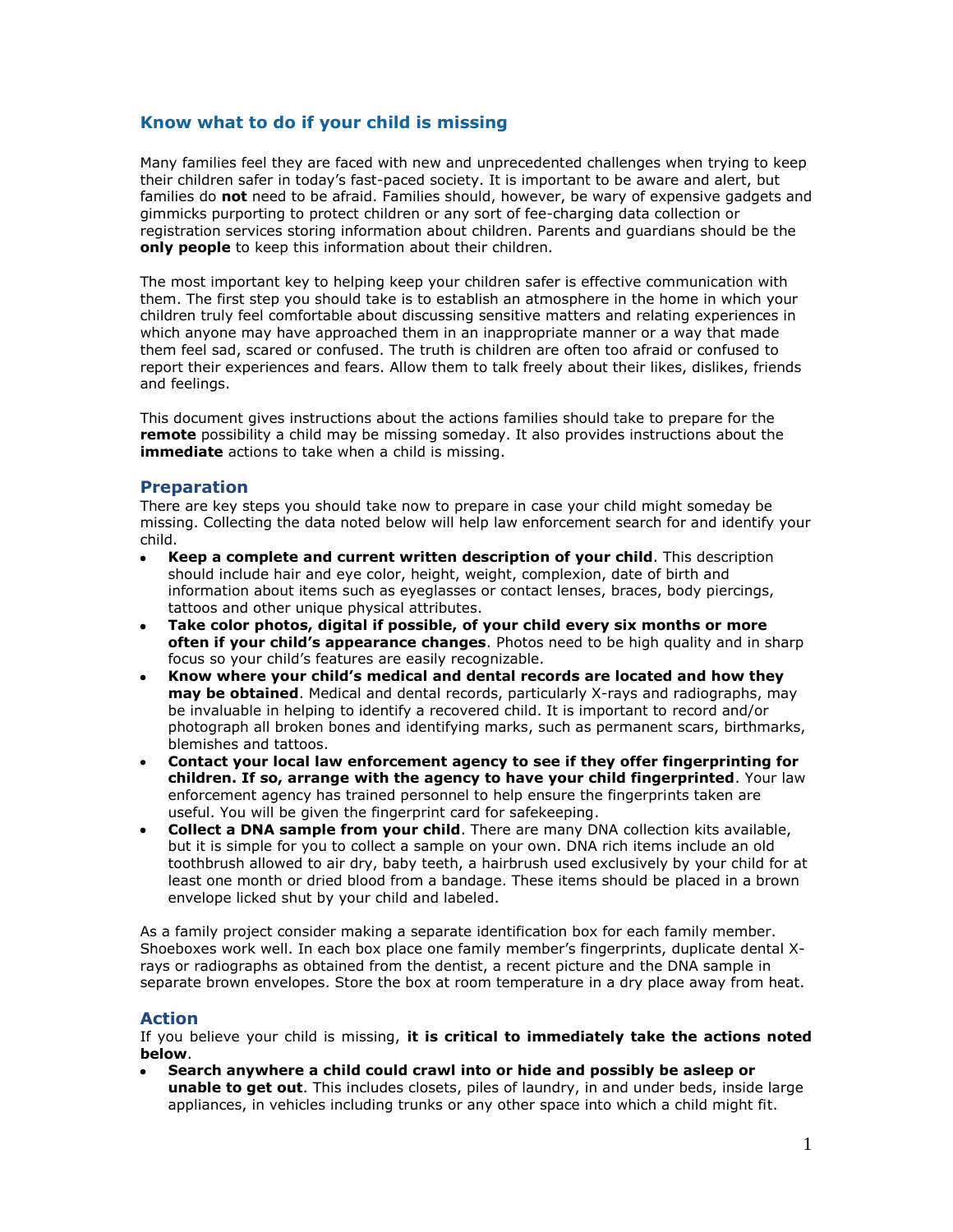Check with relatives, neighbors and friends of your child to see if they have any information to help locate your child. For older children check all forms of communication used by your family to see if your child has provided information about a change in plans or updated schedule. **If you still cannot find your child, immediately call your local law enforcement agency**.

**Seek the assistance of responsible adults near you**. Some children are missing from locations in which others are nearby. For instance if your child becomes separated from you while shopping, immediately notify the store manager or security office and ask for assistance in finding your child. Then **immediately call law enforcement**. Many stores have initiated a plan of action if a child is missing while shopping in their establishment that may help speed a recovery once activated.

When you call law enforcement, be prepared to provide your child's

- Name
- Date of birth
- Height  $\bullet$
- **Weight**
- Unique identifiers such as eyeglasses or contact lenses, braces, body piercings, tattoos and other key physical attributes

When talking with law enforcement, be prepared to describe

- When you noticed your child was missing
- Where you last saw your child
- What your child was wearing when last seen
- What circumstances, if any, about the situation indicate a significant and unexplained deviation from your child's daily routine

When receiving a report of a missing child, law enforcement assesses the risk a child faces based on the information provided. Thus provide key information in the report to help law enforcement immediately assess that risk. Model law enforcement policies<sup>1</sup> recommend an expedited law enforcement response if a child

- Is 13 years of age or younger  $\bullet$
- Is out of what is believed to be the zone of safety for his or her age and developmental stage
- Has mental, developmental or behavioral disabilities
- Is drug dependent, including prescribed medication and/or illegal substances, and the dependency is potentially life-threatening
- Has been absent from home for more than 24 hours before being reported to law enforcement
- Is determined to be in a life-threatening situation as based on available information
- Is believed to be in the company of an individual who could endanger his or her welfare as based on available information
- Is absent in a way inconsistent with his or her established patterns of behavior and the deviation cannot be readily explained
- Is determined to be at risk based on other circumstances involved causing a reasonable  $\bullet$ person to conclude the child should be considered as such

<sup>1</sup>[Law-Enforcement Policy and Procedures for Reports of Missing and Abducted Children](http://www.missingkids.com/en_US/documents/NCMEC_Model_Policy_Child.pdf)</u>. Alexandria, Virginia: National Center for Missing & Exploited<br>Children, October 2011, <u>www.missingkids.com/missingkids/servlet/PageSer</u> August 1, 2012.

# **Federal missing child laws**

If your child is missing, federal law requires a specific, timely response from law enforcement agencies. Federal law

Prohibits law enforcement agencies from establishing or observing a waiting period before accepting a missing child report. When a child is reported missing, law enforcement may not require the reporter to wait a certain amount of time for the child to return home before taking the report (42 U.S.C. §§ 5779 and 5780).